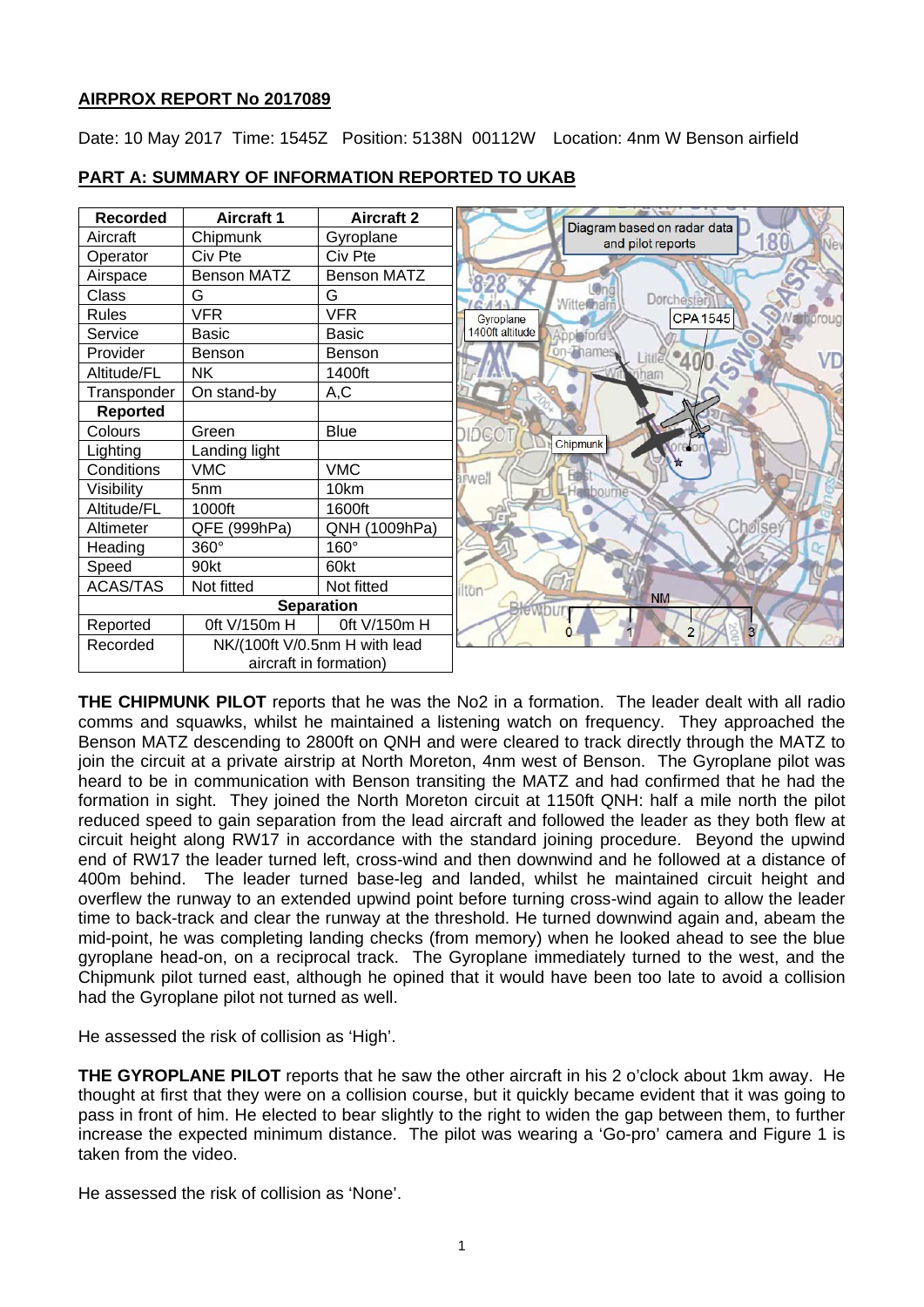

Figure 1 showing the Chipmunk from the Gyroplane



Figure 2 showing the Chipmunk from the Gyroplane

**THE BENSON CONTROLLER** comments that this report has been written 8 days after the event. He was working two callsigns believed to be involved in an Airprox. A formation including a Chipmunk, and an Autogyro. The formation pilots were inbound to North Moreton and the Autogyro pilot was routeing through the Benson MATZ to the south. The pilots were in receipt of a Basic Service. He called the Autogyro to the formation pilots at a range of approximately 2nm; the formation lead pilot called visual with the Autogyro immediately, followed by the Autogyro pilot calling visual with the two aircraft in formation. Both flights reported changing to their respective airfields and went en route with no mention of an Airprox.

He perceived the severity of the incident as '' Negligible".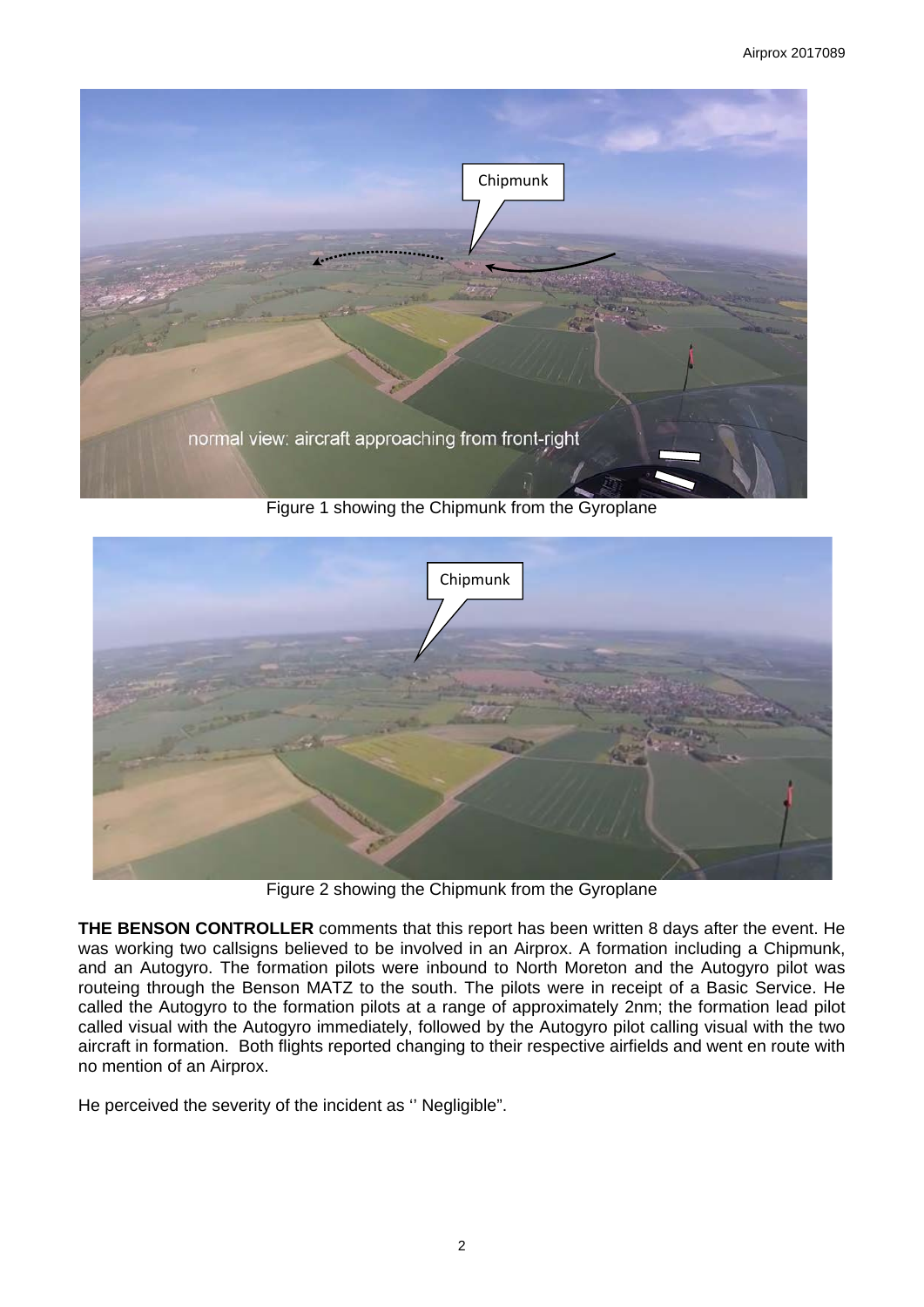# **Factual Background**

The weather at Benson was recorded as follows:

METAR EGUB 101650Z 12007KT CAVOK 18/02 Q1003 BLU NOSIG=

## Portions of the tape transcripts between the Benson Zone controller and the aircraft are below:

| From                  | To                    | <b>Speech Transcription</b>                                                                                                                                                                                                                                                                                          | <b>Time</b> | <b>Remarks</b>                          |
|-----------------------|-----------------------|----------------------------------------------------------------------------------------------------------------------------------------------------------------------------------------------------------------------------------------------------------------------------------------------------------------------|-------------|-----------------------------------------|
| Gyroplane             | Benson<br>Zone        | Benson Zone this is {Gyroplane c/s}                                                                                                                                                                                                                                                                                  | 15:37:47    |                                         |
| Benson<br>Zone        | Gyroplane             | {Gyroplane c/s} Benson Zone good afternoon basic service,<br>Benson QNH one zero zero four request your altitude?                                                                                                                                                                                                    | 15:37:57    |                                         |
| Gyroplane             | Benson<br>Zone        | Erhh {Gyroplane c/s} gyrocopter one POB from Enstone to<br>Chiltern Park, current altitude is er One thousand seven hundred<br>feet on QNH one zero zero five {Gyroplane c/s}.                                                                                                                                       | 15:38:04    |                                         |
| Benson<br>Zone        | Gyroplane             | {Gyroplane c/s} the Benson QNH one zero zero four.                                                                                                                                                                                                                                                                   | 15:38:18    |                                         |
| Gyroplane             | Benson<br>Zone        | QNH One zero zero four {Gyroplane c/s}. Altitude still One<br>thousand seven hundred feet                                                                                                                                                                                                                            | 15:38:23    |                                         |
| Benson<br>Zone        | Gyroplane             | {Gyroplane c/s} your MATZ penetration is approved routing<br>inbound to Chiltern Air Park.                                                                                                                                                                                                                           | 15:38:31    |                                         |
| Gyroplane             | Benson<br>Zone        | MATZ penetration approved will report visual with Chiltern Park<br>{Gyroplane c/s}.                                                                                                                                                                                                                                  | 15:38:36    |                                         |
| Benson<br>Zone        | Gyroplane             | {Gyroplane c/s} are you routing direct to Chiltern Park oooor via<br>Benson or via Didcot?                                                                                                                                                                                                                           | 15:38:43    |                                         |
| Gyroplane             | Benson<br>Zone        | Umm I'm directing direct umm will be heading directly to Chiltern<br>Park {Gyroplane c/s}                                                                                                                                                                                                                            | 15:38:47    |                                         |
| Benson<br>Zone        | Gyroplane             | {Gyroplane c/s} roger.                                                                                                                                                                                                                                                                                               | 15:38:53    |                                         |
| Chipmunk<br>Formation | Benson<br>Zone        | Benson ER Chipmunk Formation inbound to North Moreton<br>request err Benson transit in to err North Moreton.                                                                                                                                                                                                         | 15:40:05    |                                         |
| Benson<br>Zone        | Chipmunk<br>Formation | Chipmunk Formation Benson Zone good afternoon pass your<br>message.                                                                                                                                                                                                                                                  | 15:40:14    |                                         |
| Chipmunk<br>Formation | Benson<br>Zone        | Chipmunk Formation is one Chipmunk and one Bulldog out of<br>{departure airfield} stationed at {airfield}, currently just south of<br>Oxford about err 6 miles to run to north Moreton err with two<br>thousand three hundred feet one zero zero four would like a basic<br>service inbound to North Moreton please. | 15:40:18    |                                         |
| Benson<br>Zone        | Chipmunk<br>Formation | Chipmunk Formation roger the squawk three six zero one basic<br>service your MATZ penetration is approved routing inbound to<br>North Moreton.                                                                                                                                                                       | 15:40:39    |                                         |
| Chipmunk<br>Formation | Benson<br>Zone        | 3601 for Basic service and err MATZ penetration approved<br>inbound to North Moreton request wind check as well please.                                                                                                                                                                                              | 15:40:47    |                                         |
| Benson<br>Zone        | Chipmunk<br>Formation | Chipmunk formation surface wind at Benson one two zero five<br>knots                                                                                                                                                                                                                                                 | 15:40:57    |                                         |
| Chipmunk<br>Formation | Benson<br>Zone        | Chipmunk Formation thanks we'll land to the south, we'll err pass<br>over the airfield and then join the circuit                                                                                                                                                                                                     | 15:41:02    |                                         |
| Benson<br>Zone        | Chipmunk<br>Formation | Chipmunk Formation roger                                                                                                                                                                                                                                                                                             | 15:41:10    |                                         |
| Benson<br>Zone        | Chipmunk<br>Formation | Chipmunk Formation traffic West one mile tracking South a few<br>hundred feet below  helicopter inbound to Chiltern Air Park                                                                                                                                                                                         | 15:42:14    | Stepped off<br>and back on<br>frequency |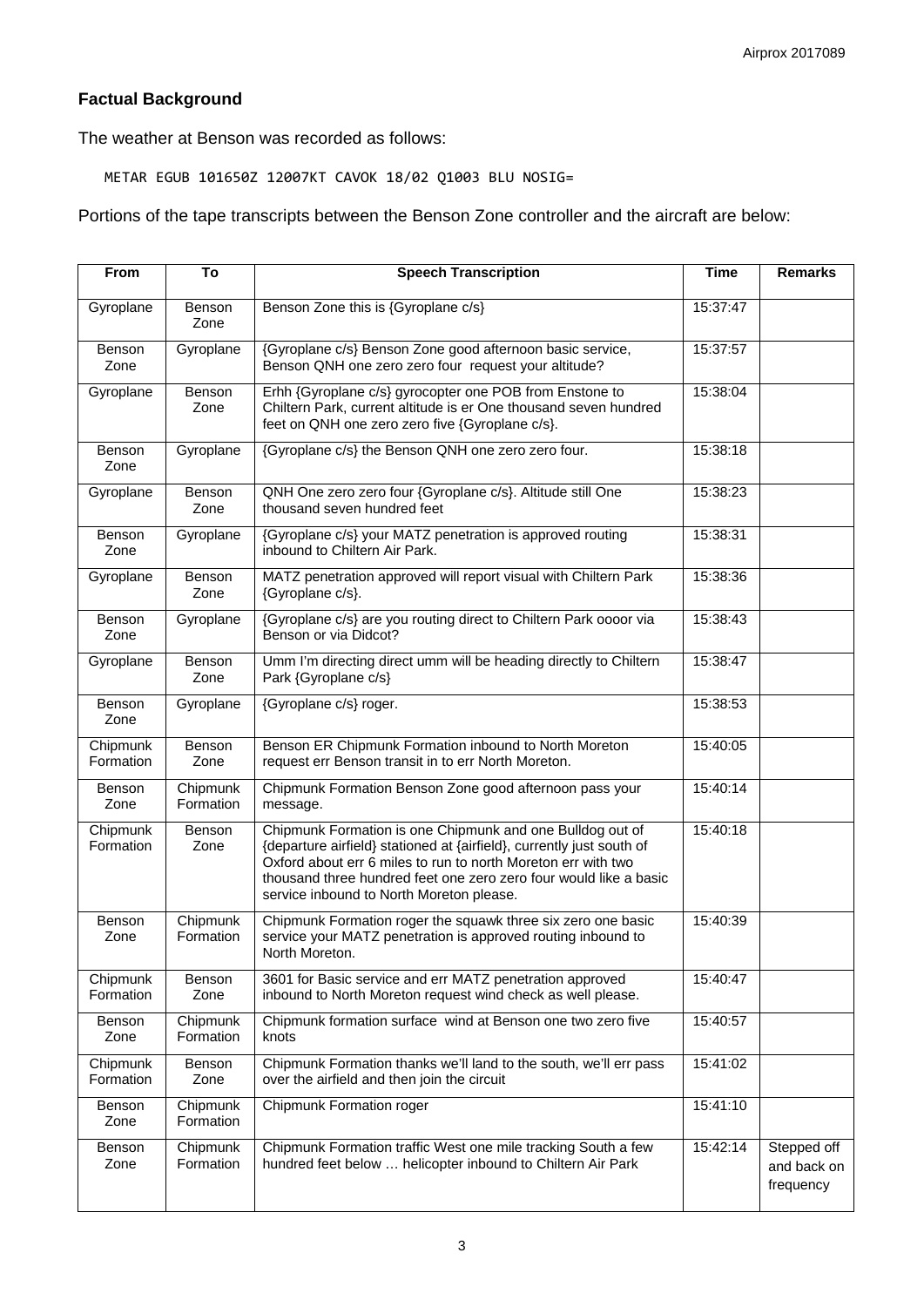| <b>From</b>           | To                    | <b>Speech Transcription</b>                               | Time     | <b>Remarks</b> |
|-----------------------|-----------------------|-----------------------------------------------------------|----------|----------------|
| Chipmunk<br>Formation | <b>Benson</b><br>Zone | Visual with Gyrocopter.                                   | 15:42:23 |                |
| Gyroplane             | <b>Benson</b><br>Zone | Report visual also aircraft in formation {Gyroplane c/s}. | 15:42:25 |                |
| Benson<br>Zone        | Gyroplane             | {Gyroplane c/s} roger thanks.                             | 15:42:28 |                |

### **Analysis and Investigation**

## **Military ATM**

Figures 3-7 show the positions of the Chipmunk formation and Gyrocopter at relevant times in the lead-up to and during the Airprox. The screen shots are taken from a replay using the All Swanwick radar, which is not used by Benson ATC; therefore, is not necessarily representative of the picture available to the controller. The radar screen shots show the lead aircraft in the formation (a Bulldog) not the proximity between the Chipmunk and the Gyroplane.

At 15:37:47, the Gyrocopter pilot free-called Benson Zone and was give Basic Service for routing into Chiltern Park Aerodrome. At 15:40:18 (Figure 3), the Chipmunk formation free-called Benson Zone requesting Basic Service inbound to North Moreton.



Figure 3: Geometry at 15:40:18 (Chipmunk no SSR observed; Gyrocopter 3604)

At 15:42:14 (Figure 4), the Benson Zone controller passed TI to the Chipmunk formation as west, 1nm, tracking south, a few hundred feet below, helicopter inbound to Chiltern Air Park. The Chipmunk pilot reported visual with the Gyrocopter.



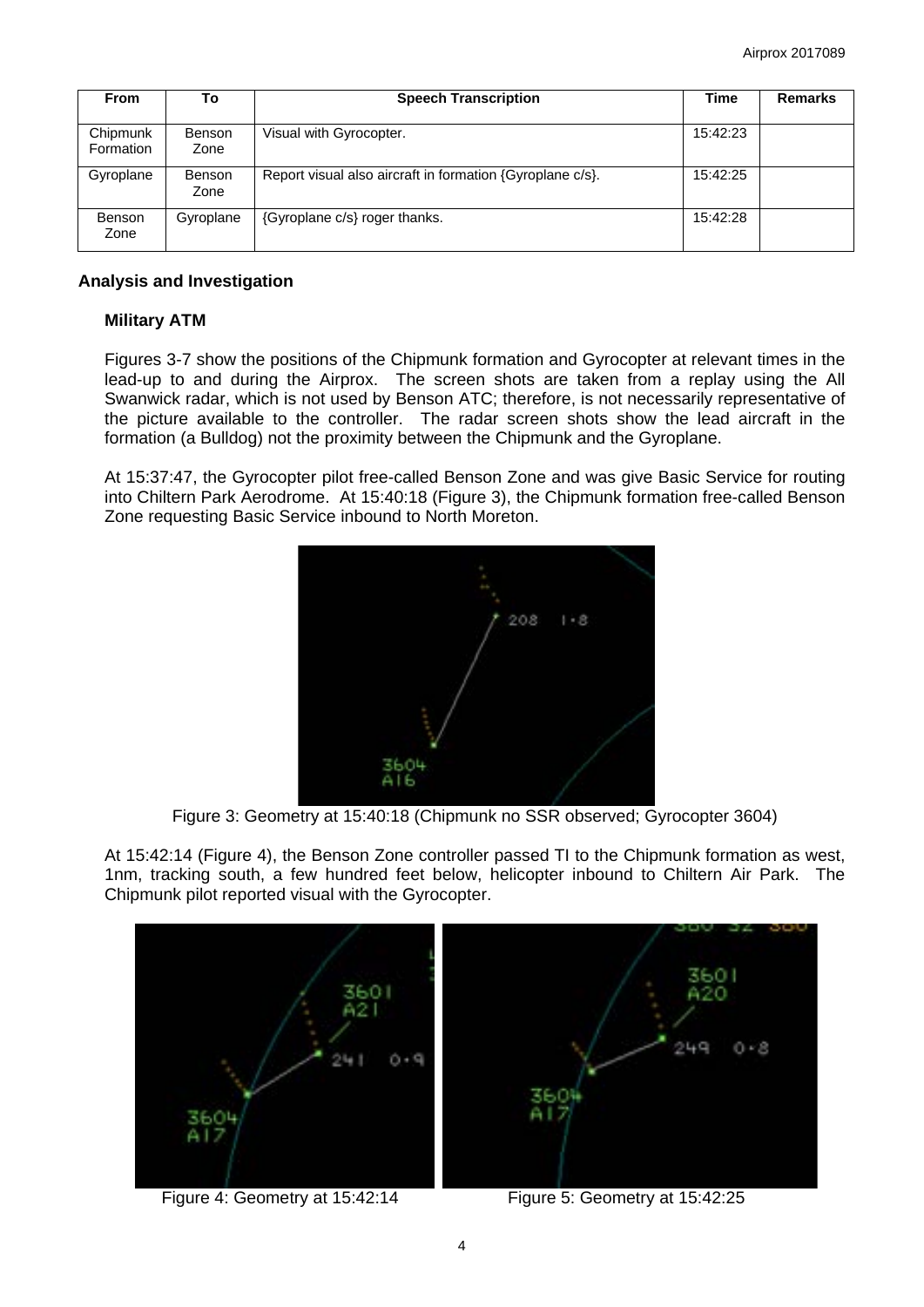At 15:42:25 (Figure 5), the Gyrocopter pilot stated, "report visual also aircraft in formation…" It is not certain whether this statement meant that he was visual or would report visual with the formation.

At 15:42:55 (Figure 6), the Chipmunk formation and Gyrocopter passed at CPA of 0.5nm and approx 100ft separation, with the formation then completing an anti-clockwise orbit over the next 2 minutes (Figure 7).



Figure 6: Geometry at 15:42:55 Figure 7: Geometry at 15:44:54



The Benson Zone controller passed TI to the Chipmunk formation on the Gyrocopter as the two tracks continued to converge, with approximately 1nm separation and the faster formation overtaking the Gyrocopter. The formation stated that they were visual with the Gyrocopter and the Gyrocopter pilot immediately responded with the words, "report visual also aircraft in formation…" which the Benson Zone controller acknowledged and interpreted to mean that the pilot was visual with the Chipmunk formation. With all aircraft under Basic Service, the controller discharged their duty iaw CAP 774.

The Airprox was not reported on frequency and the controller was not able to complete their report until 8 days after the incident, which may have diminished their recollection of events.

#### **UKAB Secretariat**

The Chipmunk and Gyroplane pilots shared an equal responsibility for collision avoidance and not to operate in such proximity to other aircraft as to create a collision hazard<sup>[1](#page-4-0)</sup>. If the incident geometry is considered as head-on or nearly so then both pilots were required to turn to the right<sup>2</sup>. An aircraft operated on or in the vicinity of an aerodrome shall conform with or avoid the pattern of traffic formed by other aircraft in operation[3](#page-4-2).

The lead aircraft in the Chipmunk formation was the squawking aircraft, the Airprox Chipmunk had his transponder set to standby. Therefore the radar data on the NATS radar does not show the Airprox: the radar pictures shown, and CPA quoted, is from the lead aircraft which had landed by the time that the Gyroplane and Chipmunk came into proximity. For this reason the exact separation between these 2 aircraft is not known.

#### **Summary**

 $\overline{a}$ 

An Airprox was reported when a Chipmunk and a Gyroplane flew into proximity at 1545 on Wednesday 10<sup>th</sup> May 2017. Both pilots were operating under VFR in VMC, and both were receiving a Basic Service from Benson Zone and had received Traffic information.

<span id="page-4-0"></span><sup>1</sup> SERA.3205 Proximity.

<span id="page-4-1"></span><sup>2</sup> SERA.3210 Right-of-way (c)(1) Approaching head-on.

<span id="page-4-2"></span><sup>&</sup>lt;sup>3</sup> SERA.3225 Operation on and in the Vicinity of an Aerodrome.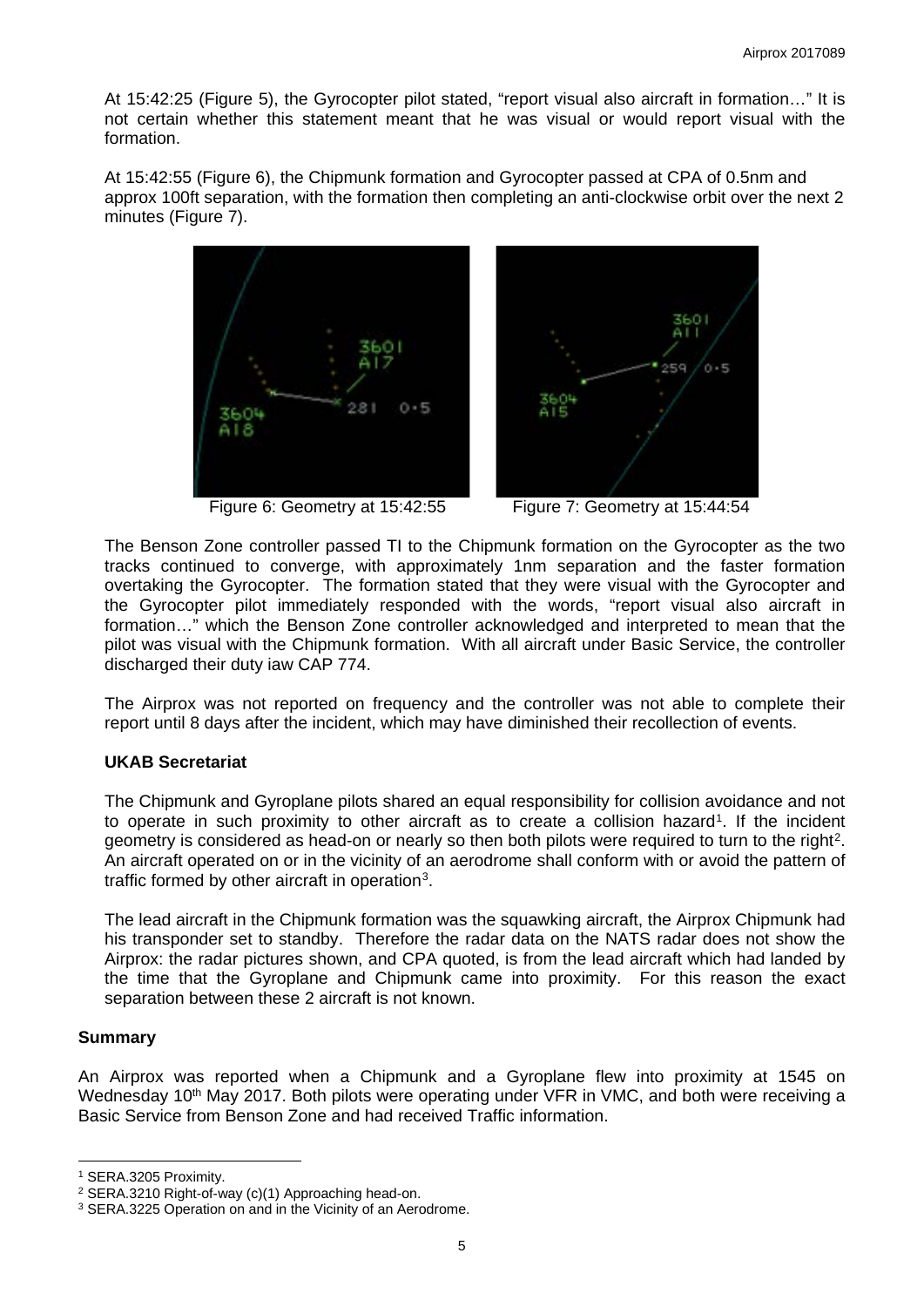## **PART B: SUMMARY OF THE BOARD'S DISCUSSIONS**

Information available consisted of reports from the pilots of both aircraft, transcripts of the relevant RT frequencies, radar photographs/video recordings, reports from the air traffic controllers involved and reports from the appropriate ATC and operating authorities.

The Board first looked at the actions of the Chipmunk pilot. Although only on a Basic Service, the formation was given Traffic Information by Benson Zone on the Gyroplane, and the lead pilot in the formation had called visual. Members noted that they were on frequency when the Gyroplane pilot gave his destination, which was only a few miles away from their own airstrip. Given that all aircraft were approaching from the northwest, and that he had heard the other pilot on frequency, some members commented that he shouldn't have been surprised to see the Gyroplane in his vicinity as he approached the airstrip. Noting that the Gyroplane's video of the encounter showed that the two aircraft do not look in imminent risk of colliding, the Board wondered whether he was task-focused on flying his circuit and waiting for his formation leader to land, and had not assimilated that another aircraft would be in the vicinity. They opined that he may have been startled by its appearance, causing him to assess the incident as riskier than it actually was.

The Board then had a long discussion about whether the Gyroplane pilot had been given Traffic Information by the Benson controller or not. Noting that the controller gave Traffic Information to the Chipmunk formation, and the Gyroplane pilot's responded with 'report visual also aircraft in formation', this was interpreted by some members to mean that he was visual (which is how the Benson Controller perceived it) and by others to mean that he would report when he was visual. Notwithstanding, it was agreed that he obviously knew that the Chipmunk formation was in the vicinity, and could hear from their RT to the controller that they were inbound to North Moreton. [UKAB NOTE: the Gyrocopter pilot has since confirmed that he was visual with the formation, and had intended that his statement over the RT to communicate that]. Some members wondered if he would have known where North Moreton was; if he did then he should have kept clear of the pattern of traffic formed by the Chipmunk formation. Others members thought this was unreasonable given that North Moreton was no more than a private strip, not marked on the chart and that he would not necessarily have known that the Chipmunk formation were literally joining the circuit right in front of him. Nevertheless, it was agreed that, ideally, the Gyroplane pilot should have given North Moreton a wider berth had he known it was there. Notwithstanding, the Gyroplane pilot saw the Chipmunk with enough time to assess that there was not a risk of collision and therefore didn't need to take avoiding action other than to 'bear right'.

The Board briefly discussed the actions of the Benson Controller. Although some members opined that he could usefully have explained in more detail to the Gyroplane pilot that the Chipmunk formation was joining the North Moreton circuit directly in front of him, others thought this was over and above what should be expected of a Basic Service. In the end it was agreed that he had discharged his duty by giving Traffic Information, and if either pilot required more information they could have asked.

Finally, the Board discussed the cause and risk of the Airprox. On the assumption that the Gyroplane pilot would not necessarily have known where North Morton was, the Board agreed that he could not have been expected to 'confirm with, or avoid the pattern of traffic being formed' and so the need simply to avoid each other was the overriding requirement. Looking also at the video still of the CPA, the Board came to the conclusion that the incident was best described as the Chipmunk pilot being concerned by the proximity of the Gyroplane. Noting also that the Gyroplane pilot was visual with the Chipmunk and had not needed to take avoiding action other than a timely turn away, they quickly agreed that the risk was Category C, safety had been degraded, but there had been no risk of collision.